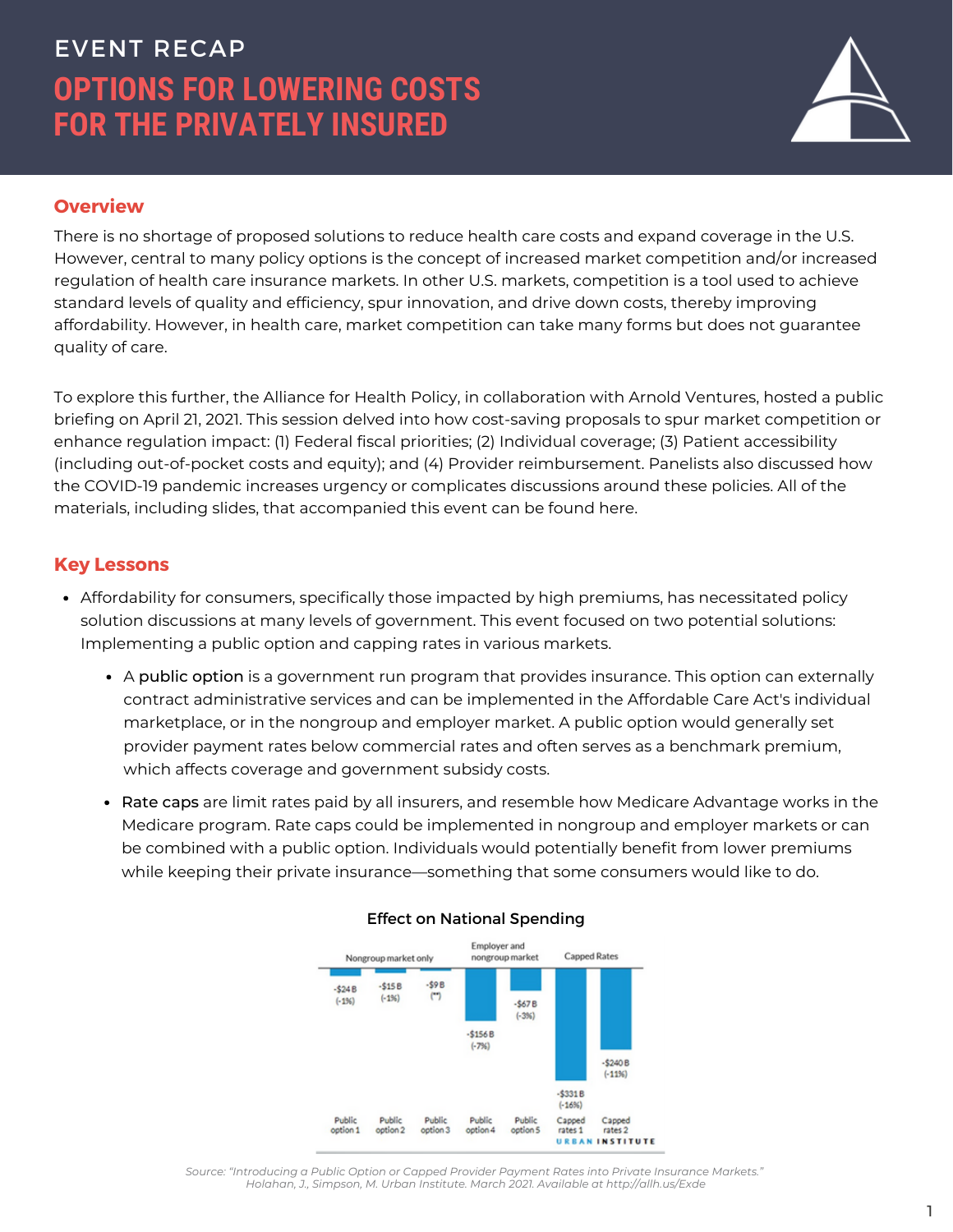- The Transparency in Coverage final rule released on October 28th, 2020, is sheading a light on unwarranted variation in prices and few hospitals are complying with the transparency requirements. The underlying market concentration issue and market power dynamics are not likely to be changed by transparency.
- Existing, but non-comprehensive, mechanisms that have helped in the fight to lower costs for consumers include:
	- Coverage expansion and the availability of marketplace plans for the private insurance market and Medicaid expansion have cut the uninsured rate in half.
	- One of the most successful and long-lasting aspects of the Affordable Care Act (ACA) was the financial assistance. About 80% of people on the marketplace gained access to tax credits under the ACA, and 50% of people are receiving cost-share reduction support.
	- Limits on out-of-pocket spending under the ACA, is one of the provisions that translated the most in terms of reducing costs and demonstrated that people have better access to care.
	- Wraparound support programs, like the [navigator](https://www.healthcare.gov/glossary/navigator/) program under the ACA, helped consumers better understand what their benefits and protections are.

# **Questions & Answers**

It could be argued that health care payers and providers should resist the emergence of a competitive health care marketplace and make competing on values central to their strategy. What are the challenges and opportunities of payer and provider buy-in to the concept of increased market competition?

"The value conversation in general is one that while there are meritorious ideas and a lot of good people working on value-based insurance design. Value based outcomes and provider settings, etc. One thing that's really important to understand about the value conversation is that value is not the same thing as price. So, if the point of value-based care is to say we're going to pay you more for good outcomes or we're going to pay less for bad outcomes. Those are relative descriptions of the price you're paying, and what matters is the absolute price that you're paying. So, unless we get the absolute price and absolute spending of health care under control, the impact of value-based care on affordability is uncertain." – Avik Roy, President, The Foundation for Research on Equal Opportunity

"A lot of providers are not participating in value-based arrangements and this has been a huge problem. A big part of why is if you're a hospital, what incentive do you have to get paid less? Because the way payers are trying to do value-based care is we're going to pay more, relative to the standard rate for a good outcome, and less relative to the standard rate for a bad outcome. That less part is not particularly attractive to providers." – Avik Roy, President, The Foundation for Research on Equal Opportunity

"I do want to address this point that if we had some sort of external ceiling to prices that it would basically blow up the private insurance industry. People who participate in Medicare Advantage would be very surprised to learn that ceilings on reimbursement rates blow up the private health industry. In fact, in Medicare Advantage we do have ceilings in the forms of Medicare Fee-for service reimbursement rates, which effectively are a kind of cap on what Medicare Advantage plans pay. They can pay more if they want to, but they're not forced to. Basically, the hospitals have to accept that Medicare standard fee-for-service rate as an alternative to the negotiated rate if the payer and the provider don't' come to an agreement. That has turned out to be a really successful model, and in the MA case, dozens of plans are competing with each other all the time." – Avik Roy, President, The Foundation for Research on Equal Opportunity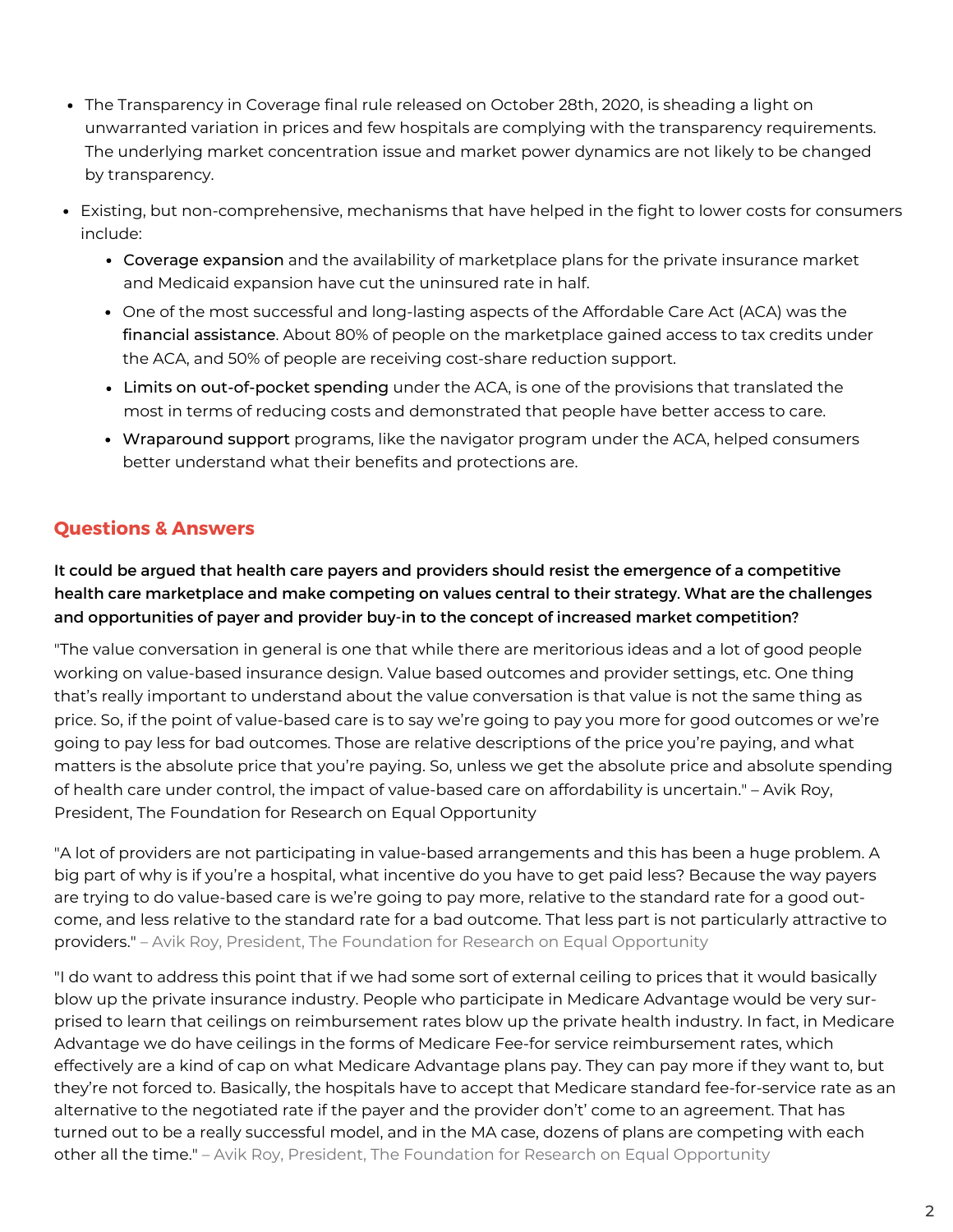## A public option in the employer market could destabilize the employer group. Some groups might not then meet participation requirements if their employees are opting out into the public option, and the plan would unwind. Isn't this a slippery slope to singe payer?

"I don't think all employers would choose the public option, even if it were less expensive. There are certain advantages to them tailoring benefit cost sharing, networks, etc. That might have real value to their employees. I think it would likely be attractive to smaller, lower wage businesses, and providing them with a better option than they have today. It is not completely clear to me that it's a better option for larger employers. The other point I'd like to make is that public options are in the non-group market, a public option is not going to wipe out other insurance plans in the more competitive market. In the work that we've done, we don't see the public option having a major effect in competitive markets. It does have a big effect in places where the market gets more concentrated, and that's what you want." – John Holahan, Ph.D., Institute Fellow, Urban Institute

#### In light of new transparency laws for hospitals and insurers, do you think employers may be interested in using this information to pressure their insured shares and negotiate better rates for their plans?

"Yes, and in fact you are right on target. We are doing working right now with employer groups in a few different markets, and we are digging around trying to find this hospital pricing. We're using that data as it becomes available, with claims data so we can look at utilization and cost, and then taking that data to really try and give us a broader view of value. Value is a very subjective topic, but I think that is the intent or one of the beneficial offshoots of the price transparency efforts is not only arming consumers, and we can argue about whether consumers can make sense of that data or not, but certainly self-employed employers are going to use it. I think one of the challenges is, and this is no slight at employers, but even the largest employer has 3 or 4 HR folks, and they are focused on managing their network. I think they have limited literacy and understanding around this data, and how to make decisions. So, I don't want to pretend that all this additional data is really going to transform it, but it adds very valuable insight and rounds out the picture on which hospitals are actually delivering value for the prices that they're getting paid." – Fred Bentley , MPP, MPH, Managing Director, Avalere

#### Is it fair to assume that all stakeholders in the health care industry, patients, regulators, providers, insurers, and employers, have roles in creating competition?

"I would point out that the purchase of health insurance is so complicated, the system is so complex, that people, generally speaking, really aren't interested at this point in shopping because it feels like they can't figure anything out. So, I think first and foremost, it does reinforce the important role of consumer assistance and making sure there are resources available to help people make decisions about what the right health care plan is for them, and what is inline with what they can afford. It also speaks to the value and importance of figuring out a systems approach that does work better for people. Even people who work in health care and who are privileged with time and money find it very difficult to navigate when they get surprise bills or figure out what actually is covered versus what isn't covered in their plan. So that to me is one of the biggest barriers to giving people space to promote competition." – Emily Stewart, Executive Director, Community Catalyst